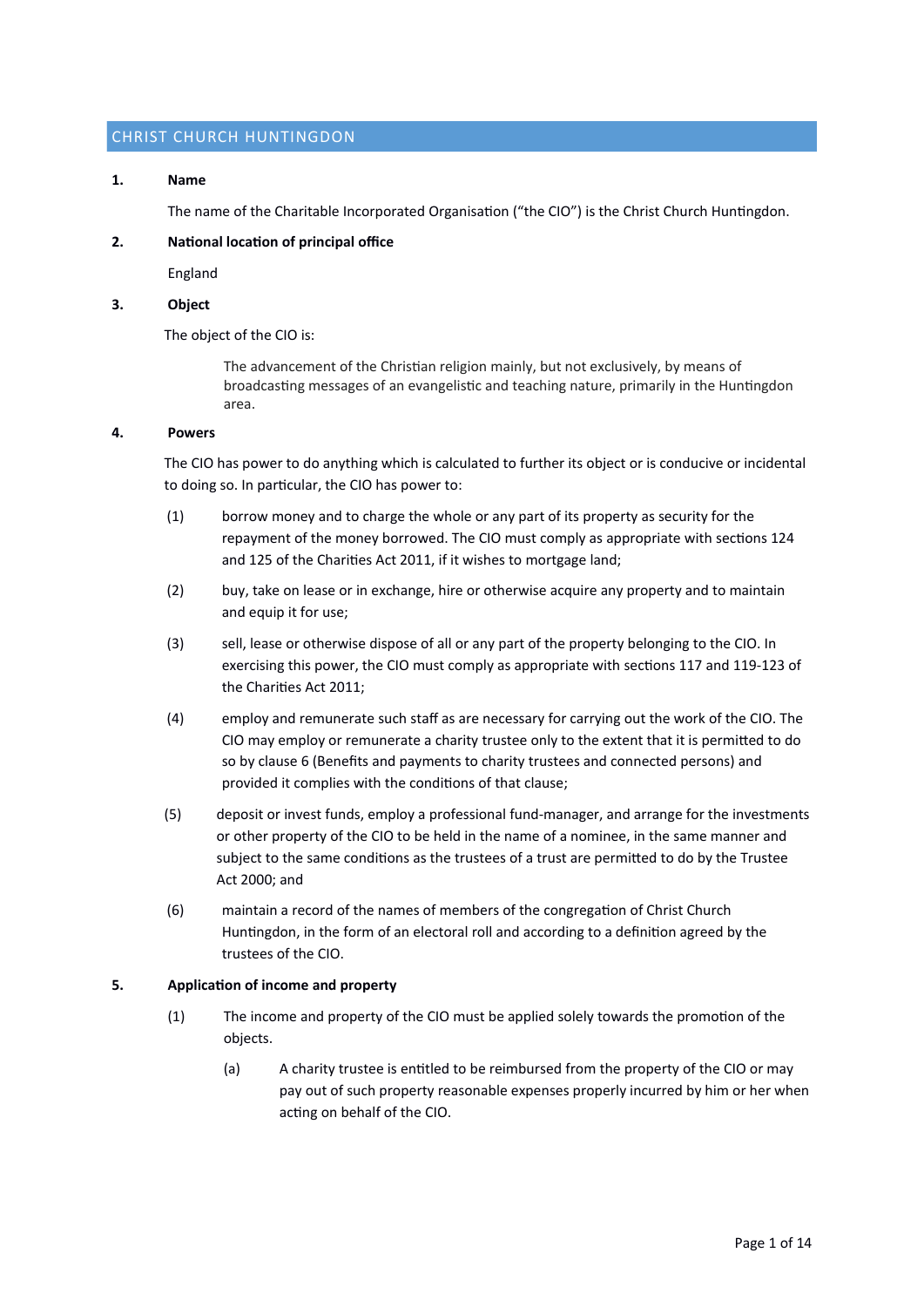- (b) A charity trustee may benefit from trustee indemnity insurance cover purchased at the CIO's expense in accordance with, and subject to the conditions in, section 189 of the Charities Act 2011.
- (2) None of the income or property of the CIO may be paid or transferred directly or indirectly by way of dividend, bonus or otherwise by way of proft to any member of the CIO.
- (3) Nothing in this clause shall prevent a charity trustee or connected person receiving any benefit or payment which is authorised by Clause 6.

#### **6.** Benefits and payments to charity trustees and connected persons

(1) General provisions

No charity trustee or connected person may:

- (a) buy or receive any goods or services from the CIO on terms preferental to those applicable to members of the public;
- (b) sell goods, services, or any interest in land to the CIO;
- (c) be employed by, or receive any remuneraton from, the CIO;
- (d) receive any other fnancial beneft from the CIO;

unless the payment or beneft is permited by sub-clause (2) of this clause or authorised by the court or the Charity Commission ("the Commission"). In this clause, a "fnancial beneft" means a beneft, direct or indirect, which is either money or has a monetary value.

- (2) Scope and powers permitting trustees' or connected persons' benefits
	- (a) charity trustee or connected person may receive a beneft from the CIO as a beneficiary of the CIO provided that a majority of the trustees do not benefit in this way.
	- (b) charity trustee or connected person may enter into a contract for the supply of services, or of goods that are supplied in connection with the provision of services, to the CIO where that is permited in accordance with, and subject to the conditons in, sections 185 to 188 of the Charities Act 2011.
	- (c) Subject to sub-clause (3) of this clause a charity trustee or connected person may provide the CIO with goods that are not supplied in connection with services provided to the CIO by the charity trustee or connected person.
	- (d) A charity trustee or connected person may receive interest on money lent to the CIO at a reasonable and proper rate which must be not more than the Bank of England bank rate (also known as the base rate).
	- (e) charity trustee or connected person may receive rent for premises let by the trustee or connected person to the CIO. The amount of the rent and the other terms of the lease must be reasonable and proper. The charity trustee concerned must withdraw from any meeting at which such a proposal or the rent or other terms of the lease are under discussion.
	- (f) charity trustee or connected person may take part in the normal trading and fundraising activities of the CIO on the same terms as members of the public.
- (3) Payment for supply of goods only controls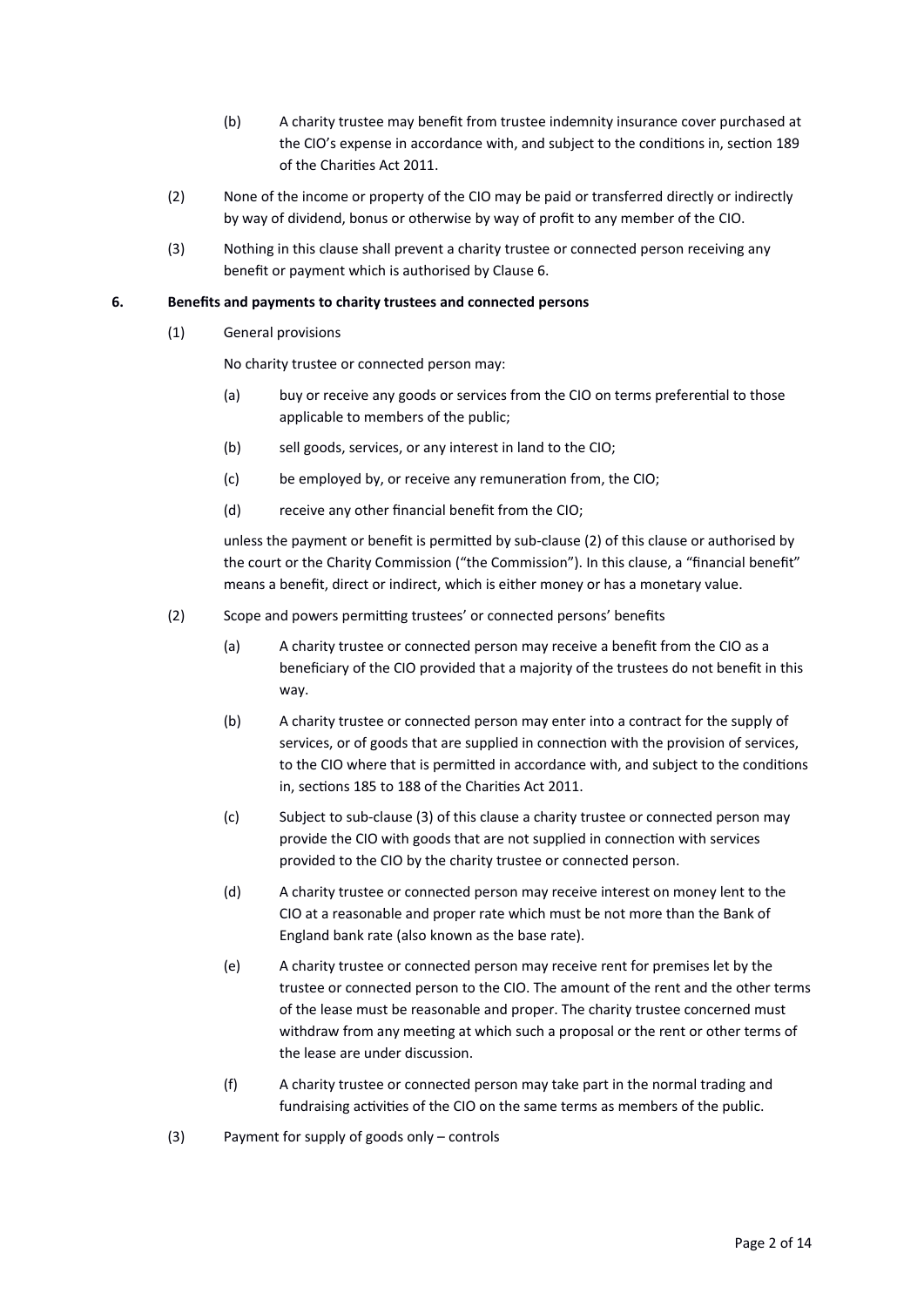The CIO and its charity trustees may only rely upon the authority provided by sub-clause (2) (c) of this clause if each of the following conditons is satsfed:

- (a) The amount or maximum amount of the payment for the goods is set out in a writen agreement between the CIO and the charity trustee or connected person supplying the goods ("the supplier").
- (b) The amount or maximum amount of the payment for the goods does not exceed what is reasonable in the circumstances for the supply of the goods in queston.
- (c) The other charity trustees are satsfed that it is in the best interests of the CIO to contract with the supplier rather than with someone who is not a charity trustee or connected person. In reaching that decision the charity trustees must balance the advantage of contracting with a charity trustee or connected person against the disadvantages of doing so.
- (d) The supplier is absent from the part of any meetng at which there is discussion of the proposal to enter into a contract or arrangement with him or her or it with regard to the supply of goods to the CIO.
- (e) The supplier does not vote on any such mater and is not to be counted when calculating whether a quorum of charity trustees is present at the meeting.
- (f) The reason for their decision is recorded by the charity trustees in the minute book.
- $(g)$  majority of the charity trustees then in office are not in receipt of remuneration or payments authorised by clause 6.
- (4) In sub-clauses (2) and (3) of this clause:
	- (a) "the CIO" includes any company in which the CIO:
		- (i) holds more than 50% of the shares; or
		- (ii) controls more than 50% of the voting rights attached to the shares; or
		- (iii) has the right to appoint one or more directors to the board of the company;
	- (b) "connected person" includes any person within the definition set out in Clause 30 (Interpretation);

# **7. Conflicts of interest and conflicts of loyalty**

A charity trustee must:

- (1) declare the nature and extent of any interest, direct or indirect, which he or she has in a proposed transaction or arrangement with the CIO or in any transaction or arrangement entered into by the CIO which has not previously been declared; and
- (2) absent himself or herself from any discussions of the charity trustees in which it is possible that a confict of interest will arise between his or her duty to act solely in the interests of the CIO and any personal interest (including but not limited to any fnancial interest).

 ny charity trustee absentng himself or herself from any discussions in accordance with this clause must not vote or be counted as part of the quorum in any decision of the charity trustees on the matter.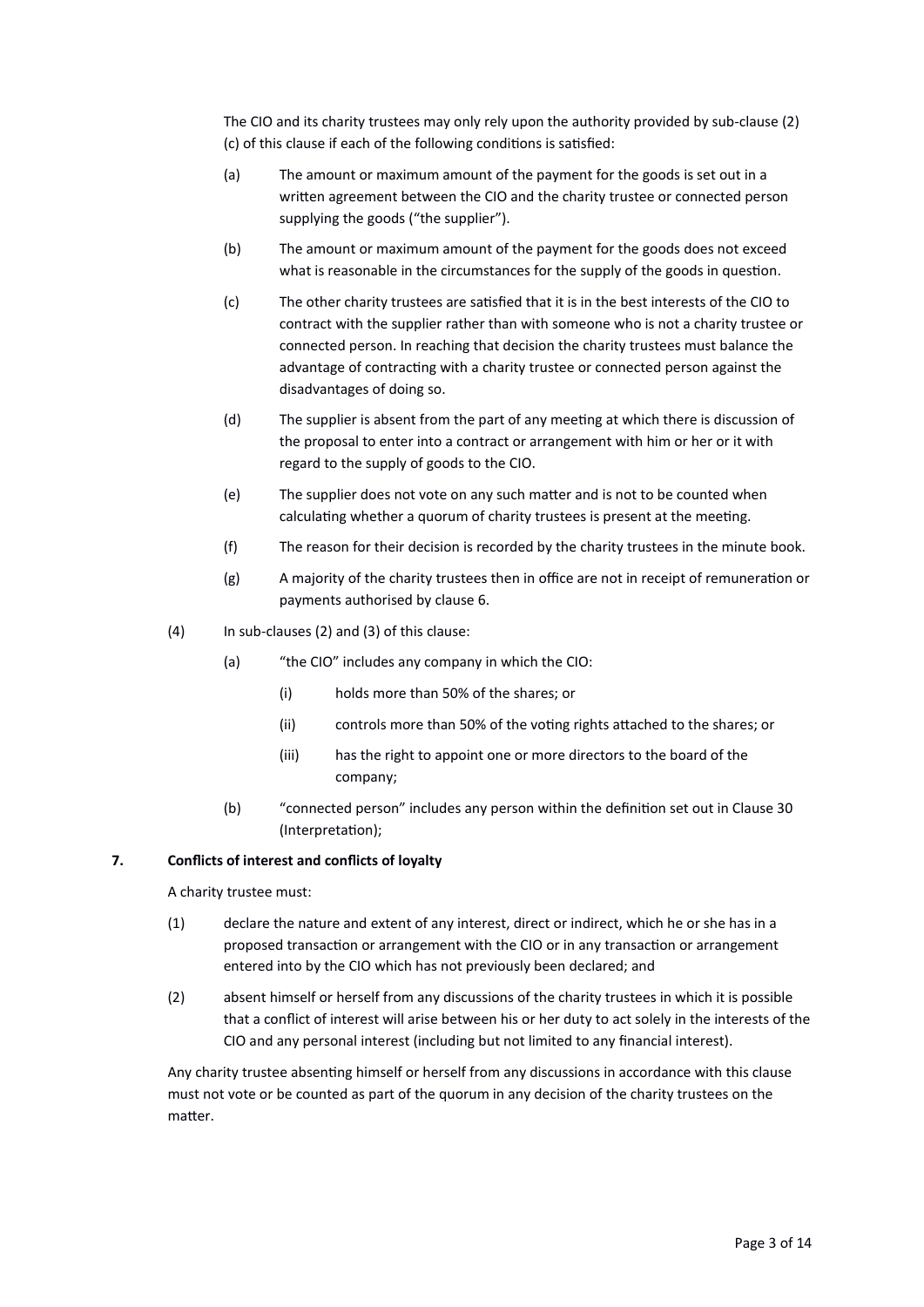### 8. Liability of members to contribute to the assets of the CIO if it is wound up

If the CIO is wound up, the members of the CIO have no liability to contribute to its assets and no personal responsibility for setling its debts and liabilites.

#### **9. Charity trustees**

(1) Functions and duties of charity trustees

The charity trustees shall manage the affairs of the CIO and may for that purpose exercise all the powers of the CIO. It is the duty of each charity trustee:

- (a) to exercise his or her powers and to perform his or her functions in his or her capacity as a trustee of the CIO in the way he or she decides in good faith would be most likely to further the purposes of the CIO; and
- (b) to exercise, in the performance of those functions, such care and skill as is reasonable in the circumstances having regard in particular to:
	- (i) any special knowledge or experience that he or she has or holds himself or herself out as having; and,
	- (ii) if he or she acts as a charity trustee of the CIO in the course of a business or profession, to any special knowledge or experience that it is reasonable to expect of a person acting in the course of that kind of business or profession.
- (2) Eligibility for trusteeship
	- (a) Every charity trustee must be a natural person.
	- (b) No individual may be appointed as a charity trustee of the CIO, or reappointed as a charity trustee under clause [12:](#page-5-0)
		- (i) if he or she is under the age of 16 years; or
		- (ii) if he or she would automatically cease to hold office under the provisions of clause 12(1)(e); or
		- (iii) if he or she is not able to signal, with his or her signature, his or her assent to, and belief in, the basis of the Christan faith a laid out in the schedule to this constitution
	- (c) No one is enttled to act as a charity trustee whether on appointment or on any reappointment until he or she has expressly acknowledged, in whatever way the charity trustees decide, his or her acceptance of the office of charity trustee.
	- (d) A prospective trustee may be required to satisfy such other conditions or requirements as the trustees of the CIO reasonably consider necessary to ensure that the prospectve trustee is a suitable candidate for appointment (including, but not limited to, the provision of satsfactory references).
	- (e) t least one of the trustees of the CIO must be 18 years of age or over. If there is no trustee aged at least 18 years, the remaining trustees may only act to call a meetng of the charity trustees, or appoint a new charity trustee.
- (3) Number of charity trustees
	- (a) There should be not less than 4 nor more than 8 appointed trustees ('*Foundation' trustees*); one ex officio trustee; and not more than 4 nominated trustees;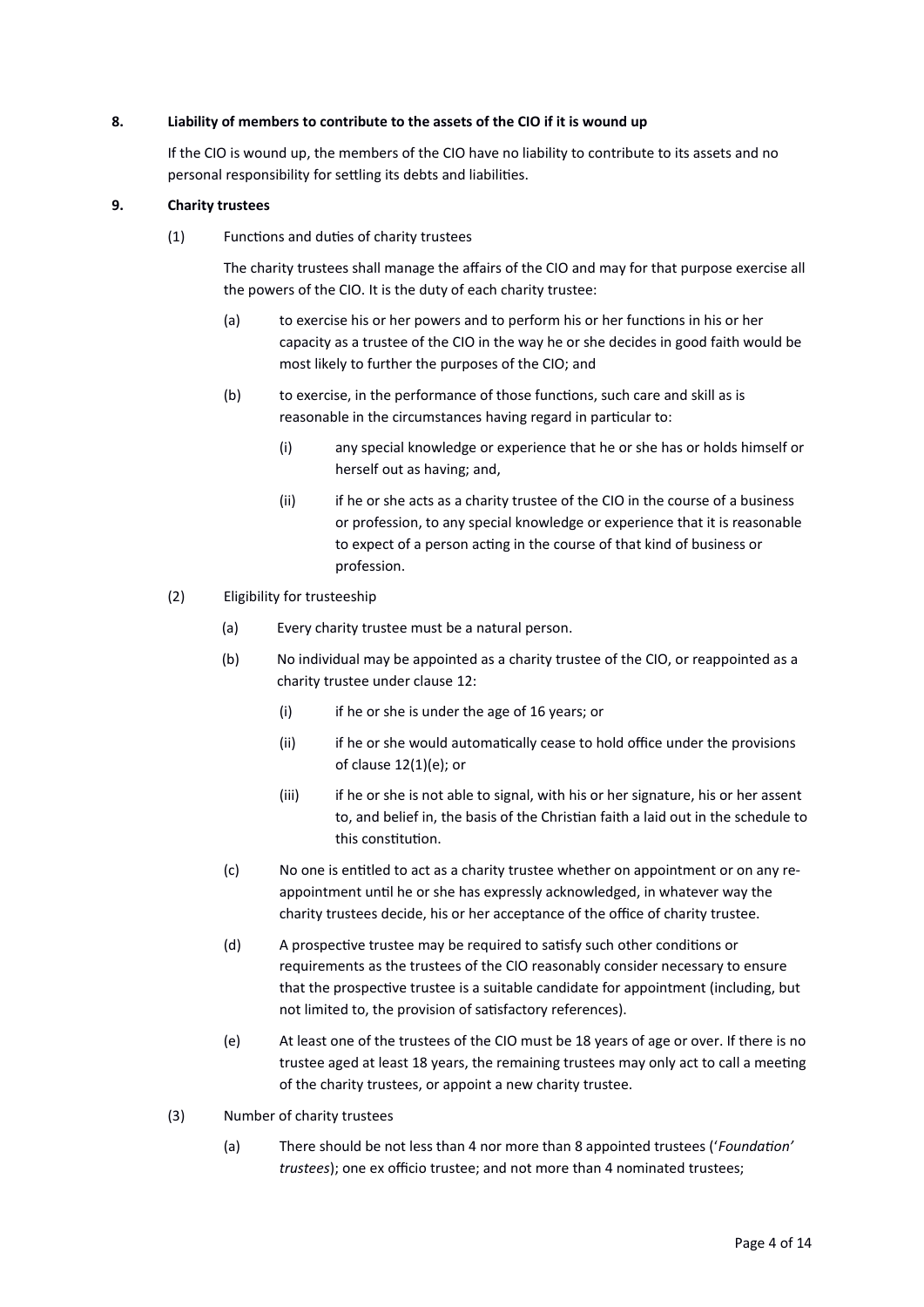- (b) There must be at least three charity trustees. If the number falls below this minimum, the remaining trustee or trustees may act only to call a meetng of the charity trustees, or appoint a new charity trustee.
- (b) The maximum number of charity trustees is twelve. The charity trustees may not appoint any charity trustee if as a result the number of charity trustees would exceed the maximum.

#### (4) First charity trustees

The first charity trustees are as follows, and are appointed for the following terms -

Rev. Charlie Newcombe (ex officio trustee). John Pawlet, for 4 years, David Casey, for 3 years, Alice Gilbert, for 2 years, Katie Pawlett for 4 years, Hannah Casey, for 3 years, Jonathan Gilbert, for 2 years, and Nathan Brown for 1 year.

These founding trustees have all assented to the Jerusalem Statement.

## 10. **Appointment of charity trustees**

- (1) ppointed charity trustees ('*Foundation'* trustees)
	- a. Apart from the first charity trustees, every trustee must be appointed for a term of three years by a resolution passed at a properly convened meeting of the charity trustees.
	- b. In selecting individuals for appointment as charity trustees, the charity trustees must have regard to the skills, knowledge and experience needed for the effective administration of the CIO.
- (2) Ex officio Trustee
	- a. The leader for the time being of Christ Church Huntingdon shall automatically ("ex-officio") be a charity trustee, for as long as he or she holds that office.
- (3) Nominated trustees
	- a. Members of the congregation of Christ Church Huntingdon may appoint up to four charity trustees.
	- b. The appointment must be made at an annual meetng of the congregaton of Christ Church Huntingdon, to be organised by the charity trustees.
	- c. Any person appointed as a charity trustee must be a member of the congregation of Christ Church Huntingdon.
	- d. Persons will be appointed as charity trustees for four years, effective from the date of the appointment.
	- e. A trustee appointed by the congregation of Christ Church Huntingdon has the same duty under clause 9(1) as the other charity trustees to act in the way he or she decides in good faith would be most likely to further the purposes of the CIO.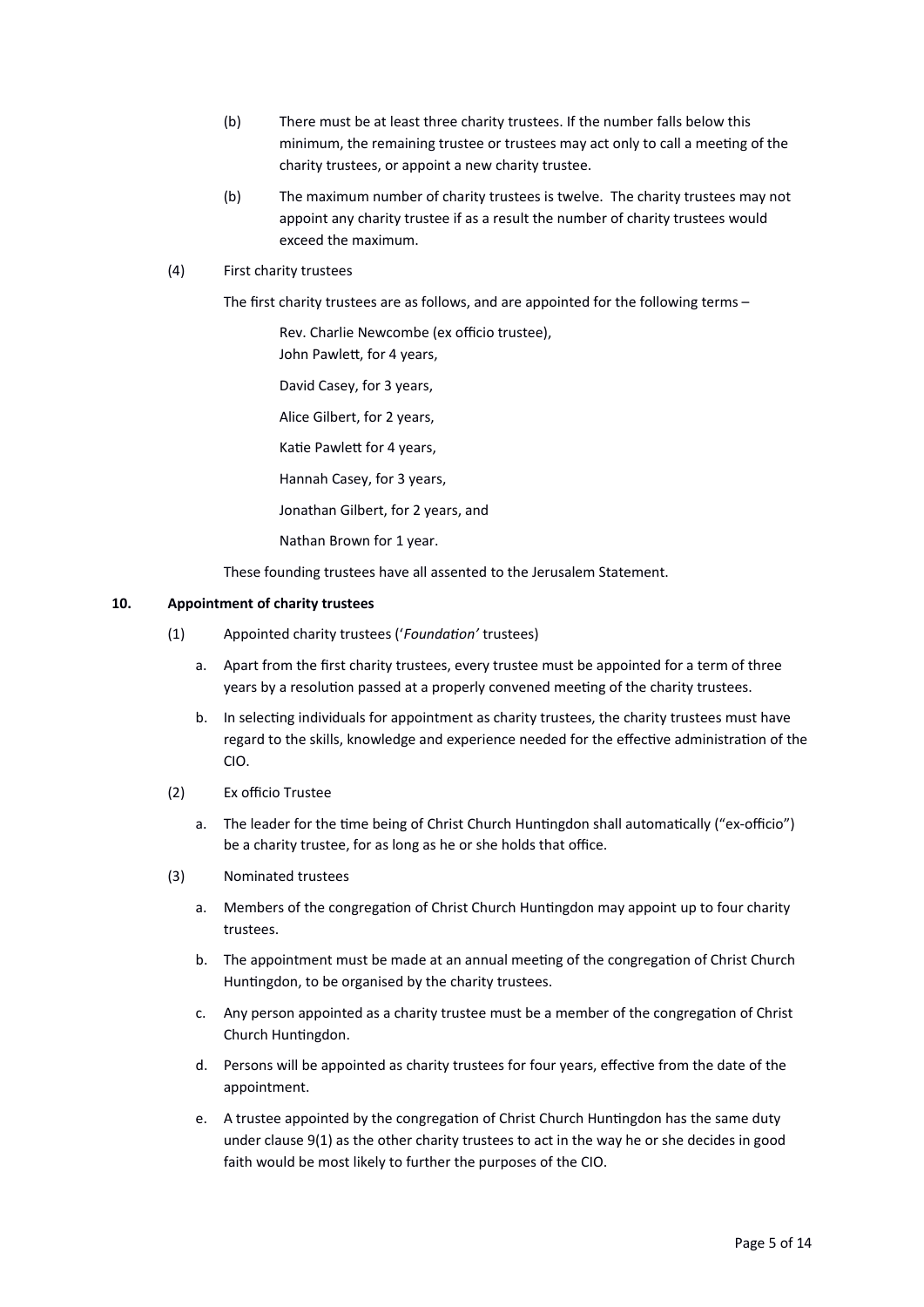f. A person appointed as a charity trustee may serve further terms as a trustee, including consecutive terms.

## 11. **Information for new charity trustees**

The charity trustees will make available to each new charity trustee, on or before his or her frst appointment:

- (1) a copy of the current version of this consttuton; and
- <span id="page-5-0"></span>(2) a copy of the CIO's latest Trustees' nnual Report and statement of accounts.

## 12. **Retirement and removal of charity trustees**

- $(1)$  charity trustee ceases to hold office if he or she:
	- (a) retres by notfying the CIO in writng (but only if enough charity trustees will remain in office when the notice of resignation takes effect to form a quorum for meetings);
	- (b) is absent without the permission of the charity trustees from all their meetngs held within a period of six months and the trustees resolve that his or her office be vacated;
	- (c) dies;
	- $(d)$  in the written opinion, given to the company, of a registered medical practitioner treating that person, has become physically or mentally incapable of acting as a trustee and may remain so for more than three months;
	- (e) is disqualified from acting as a charity trustee by virtue of sections 178-180 of the Charities Act 2011 (or any statutory re-enactment or modification of that provision); or
	- (f) is removed by resoluton of the trustees on the grounds that he/she is guilty of conduct detrimental to, or of acting in any way that may undermine, the Object or reputation of the CIO.
	- (g) ceases to partcipate actvely in the Christ Church Huntngdon and the trustees resolve that his or her office be vacated.
- (2) Any person retiring as a charity trustee is eligible for reappointment.
- (3) A charity trustee who has served for three consecutive terms may not be reappointed for a fourth consecutive term but may be reappointed after an interval of at least one year.

# 13. Taking of decisions by charity trustees

Any decision may be taken either:

- (1) at a meetng of the charity trustees; or
- (2) by resolution in writing or electronic form agreed by all of the charity trustees, which may comprise either a single document or several documents containing the text of the resolution in like form to each of which one or more charity trustees has signified their agreement.

### **14. Delegation by charity trustees**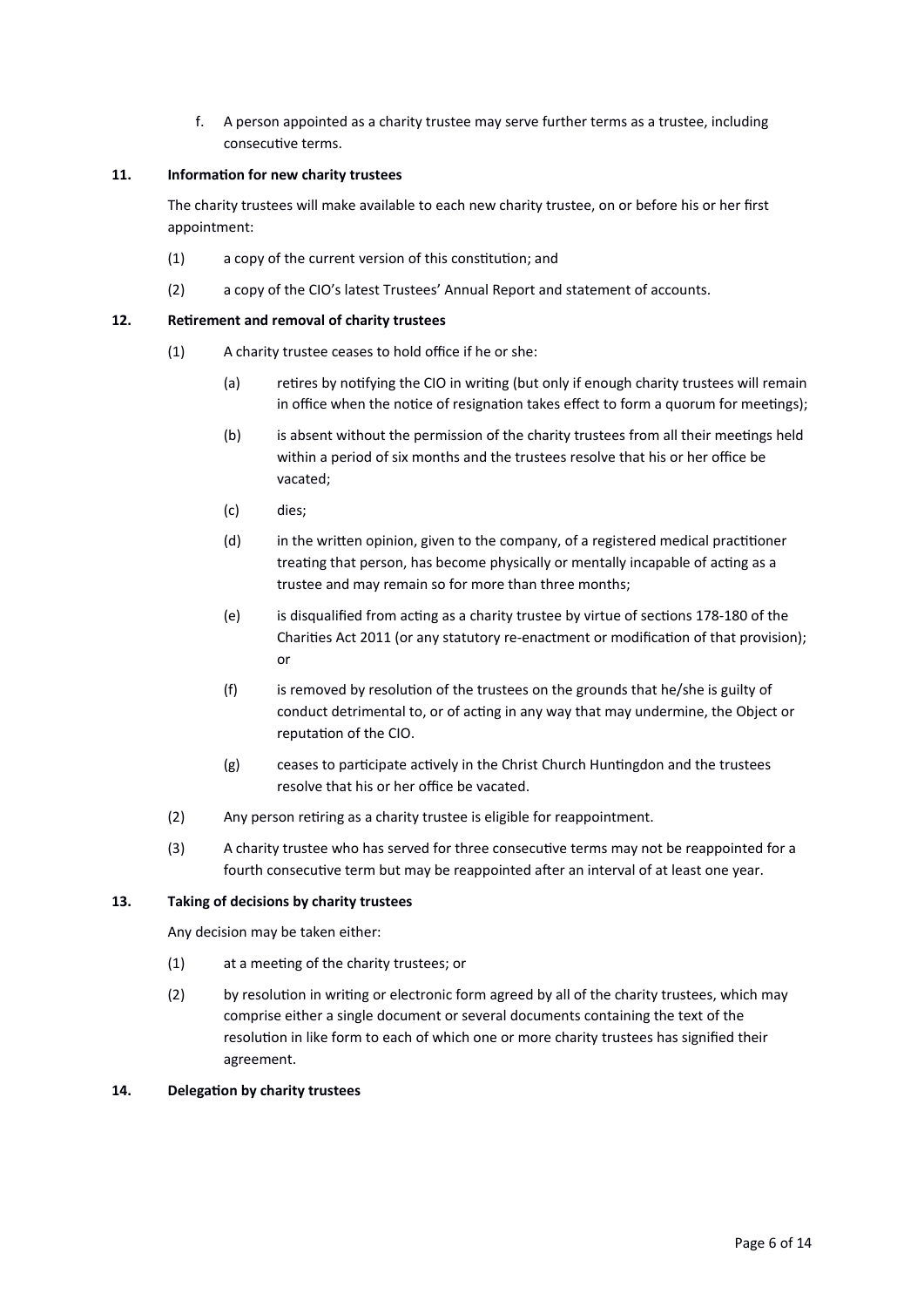- (1) The charity trustees may delegate any of their powers or functons to a commitee or commitees, and, if they do, they shall determine the terms and conditons on which the delegaton is made. The charity trustees may at any tme alter those terms and conditons, or revoke the delegation.
- (2) This power is in additon to the power of delegaton in the General Regulatons and any other power of delegation available to the charity trustees, but is subject to the following requirements:
	- (a) a commitee may consist of two or more persons, but at least one member of each commitee must be a charity trustee;
	- (b) the acts and proceedings of any commitee must be brought to the atenton of the charity trustees as a whole as soon as is reasonably practicable; and
	- (c) the charity trustees shall from tme to tme review the arrangements which they have made for the delegation of their powers.

### **15.** Meetings of charity trustees

- (1) Calling meetings
	- (a) Any charity trustee may call a meeting of the charity trustees.
	- (b) Subject to that, the charity trustees shall decide how their meetngs are to be called, and what notice is required.
- (2) Chairing of meetngs
	- a. The charity trustee appointed as leader of the Christ Church Huntngdon shall normally chair meetings of the trustees unless the matters for discussion are those on which he or she is not entitled to vote.
	- b. When the leader of the Christ Church Huntingdon is not present or not able to chair a meeting, or when he or she believes it would be more suitable for another charity trustee to chair a meeting, the charity trustees present shall appoint one of their number to chair that meeting.
- (3) Procedure at meetngs
	- (a) No decision shall be taken at a meetng unless a quorum is present at the tme when the decision is taken. The quorum is two charity trustees, or the number nearest to one third of the total number of charity trustees, whichever is greater, or such larger number as the charity trustees may decide from time to time. A charity trustee shall not be counted in the quorum present when any decision is made about a mater upon which he or she is not enttled to vote.
	- (b) Questions arising at a meeting shall be decided by a majority of those eligible to vote.
	- (c) In the case of an equality of votes, the person who chairs the meetng shall have a second or casting vote.
- (4) Participation in meetings by electronic means
	- (a) A meeting may be held by suitable electronic means agreed by the charity trustees in which each participant may communicate with all the other participants.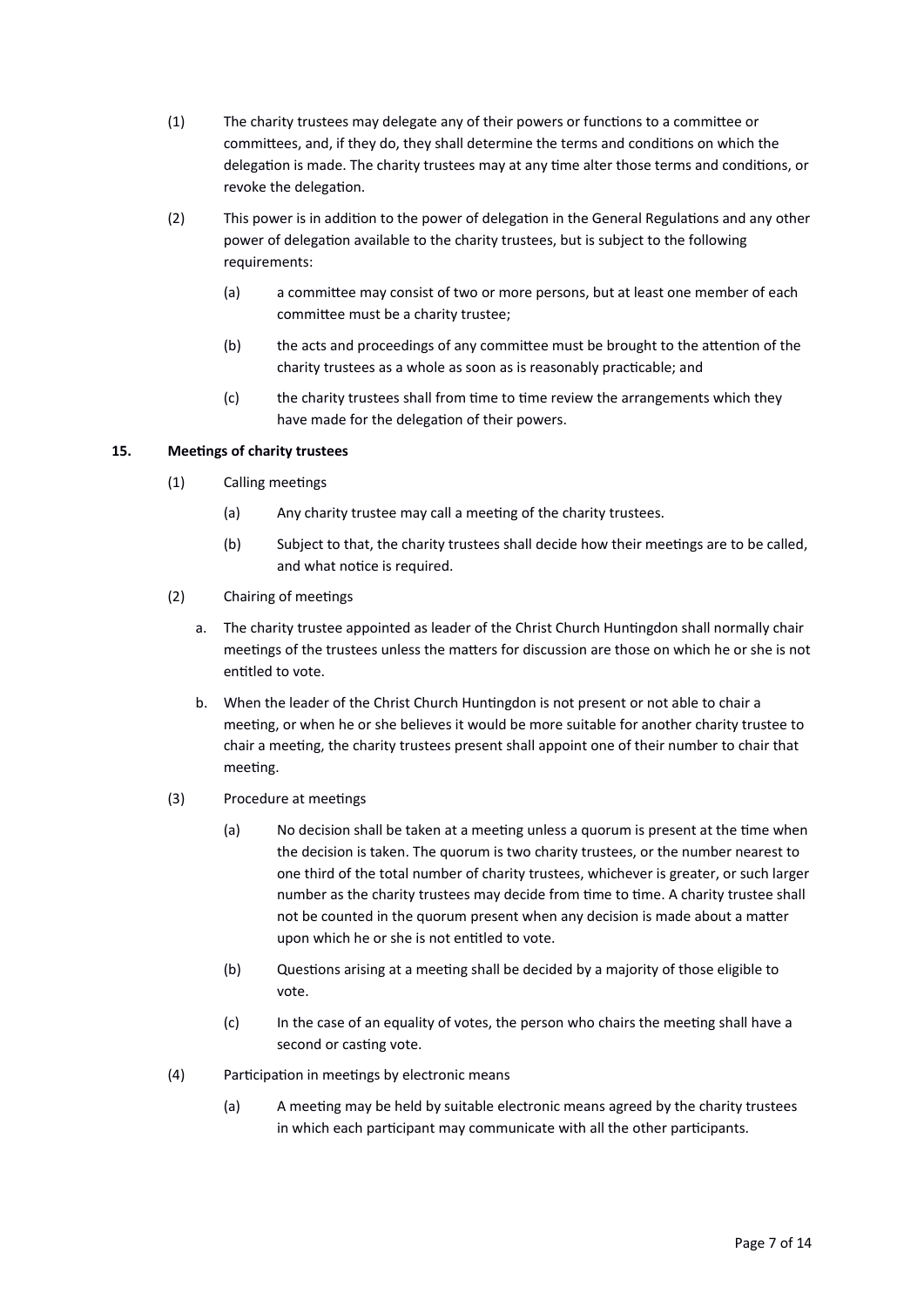- (b) Any charity trustee participating at a meeting by suitable electronic means agreed by the charity trustees in which a participant or participants may communicate with all the other participants shall qualify as being present at the meeting.
- (c) Meetngs held by electronic means must comply with rules for meetngs, including chairing and the taking of minutes.

## **16. Membershipa of the CIO**

- (1) The members of the CIO shall be its charity trustees for the tme being. The only persons eligible to be members of the CIO are its charity trustees. Membership of the CIO cannot be transferred to anyone else.
- (2) Any member and charity trustee who ceases to be a charity trustee automatically ceases to be a member of the CIO.

## 17. **Informal or associate (non-voting) membership**

- (1) The charity trustees may create associate or other classes of non-votng membership, and may determine the rights and obligatons of any such members (including payment of membership fees), and the conditions for admission to, and termination of membership of any such class of members.
- (2) Other references in this constitution to "members" and "membership" do not apply to nonvoting members, and non-voting members do not qualify as members for any purpose under the Charities Acts, General Regulations or Dissolution Regulations.

### 18. **Decisions which must be made by the members of the CIO**

- $(1)$  Any decision to:
	- (a) amend the constitution of the CIO;
	- (b) amalgamate the CIO with, or transfer its undertaking to, one or more other CIOs, in accordance with the Charities Act 2011; or
	- (c) wind up or dissolve the CIO (including transferring its business to any other charity)

must be made by a resolution of the members of the CIO (rather than a resolution of the charity trustees).

- (2) Decisions of the members may be made either:
	- (a) by resolution at a general meeting; or
	- (b) by resolution in writing, in accordance with sub-clause  $(4)$  of this clause.
- (3) Any decision specified in sub-clause (1) of this clause must be made in accordance with the provisions of clause 28 (amendment of consttuton), clause 29 (Voluntary winding up or dissolution), or the provisions of the Charities Act 2011, the General Regulations or the Dissolution Regulations as applicable. Those provisions require the resolution to be agreed by a 75% majority of those members voting at a general meeting, or agreed by all members in writing.
- (4) Except where a resoluton in writng must be agreed by all the members, such a resoluton may be agreed by a simple majority of all the members who are enttled to vote on it. Such a resolution shall be effective provided that:
	- (a) a copy of the proposed resoluton has been sent to all the members eligible to vote; and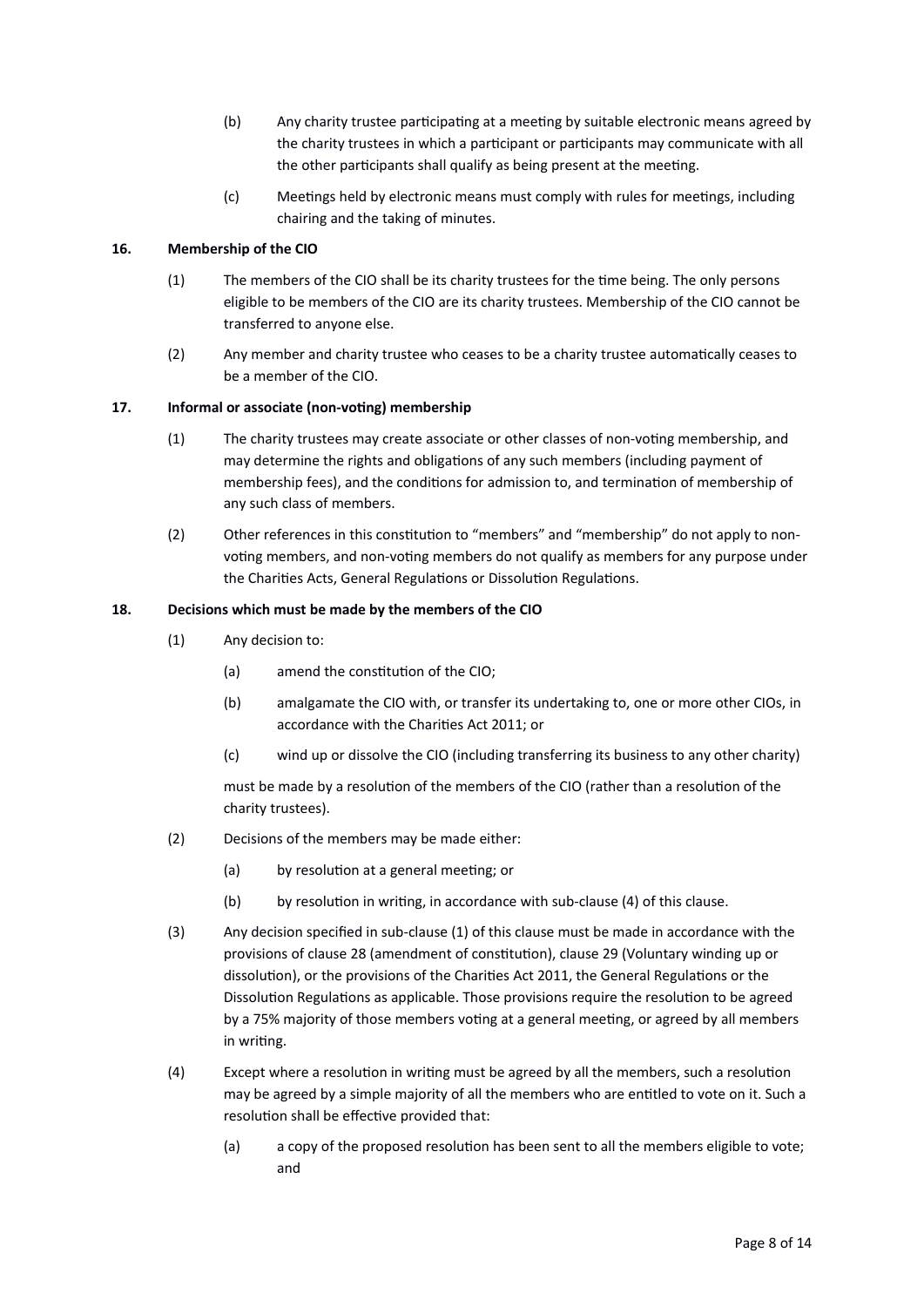(b) the required majority of members has signified its agreement to the resolution in a document or documents which are received at the principal office within the period of 28 days beginning with the circulaton date. The document signifying a member's agreement must be authenticated by their signature, by a statement of their identity accompanying the document, or in such other manner as the CIO has specifed.

The resolution in writing may comprise several copies to which one or more members has signified their agreement. Eligibility to vote on the resolution is limited to members who are members of the CIO on the date when the proposal is frst circulated.

## **19. General meetings of members**

(1) Calling of general meetngs of members

The charity trustees may designate any of their meetngs as a general meetng of the members of the CIO. The purpose of such a meetng is to discharge any business which must by law be discharged by a resolution of the members of the CIO as specified in clause 18 (Decisions which must be made by the members of the CIO).

- (2) Notice of general meetings of members
	- (a) The minimum period of notice required to hold a general meeting of the members of the CIO is 14 days.
	- (b) Except where a specified period of notice is strictly required by another clause in this constitution, by the Charities Act 2011 or by the General Regulations, a general meeting may be called by shorter notice if it is so agreed by a majority of the members of the CIO.
	- (c) Proof that an envelope containing a notce was properly addressed, prepaid and posted; or that an electronic form of notice was properly addressed and sent, shall be conclusive evidence that the notice was given. Notice shall be deemed to be given 48 hours after it was posted or sent.
- (3) Procedure at general meetngs of members

The provisions in clause 15 (2)-(4) governing the chairing of meetngs, procedure at meetngs and participation in meetings by electronic means apply to any general meeting of the members, with all references to trustees to be taken as references to members.

### **20.** Saving provisions

- (1) Subject to sub-clause (2) of this clause, all decisions of the charity trustees, or of a commitee of charity trustees, shall be valid notwithstanding the participation in any vote of a charity trustee:
	- $(a)$  who was disqualified from holding office;
	- (b) who had previously retired or who had been obliged by the constitution to vacate office; or
	- (c) who was not enttled to vote on the mater, whether by reason of a confict of interest or otherwise

if, without the vote of that charity trustee and that charity trustee being counted in the quorum, the decision has been made by a majority of the charity trustees at a quorate meeting.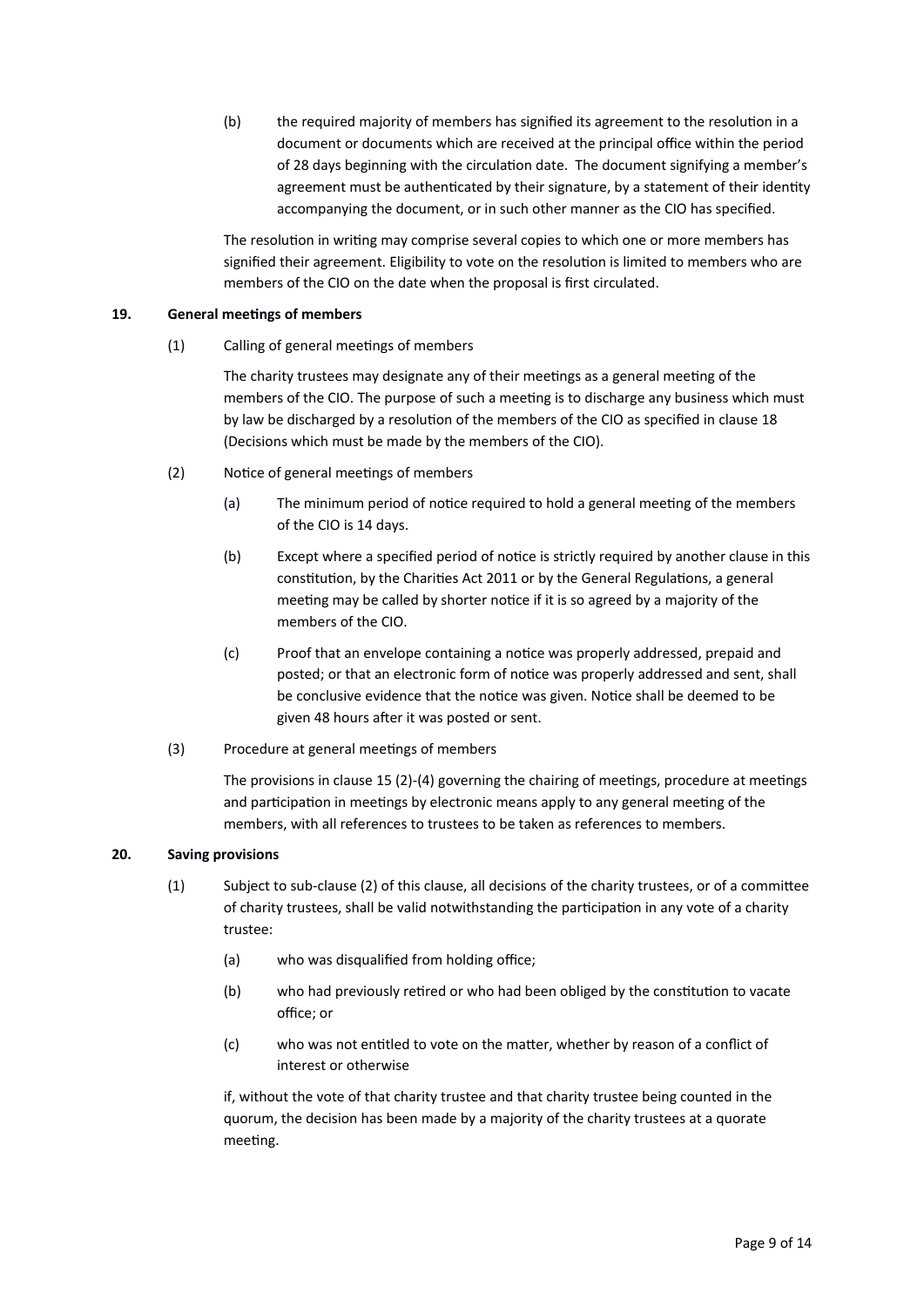(2) Sub-clause (1) of this clause does not permit a charity trustee to keep any beneft that may be conferred upon him or her by a resolution of the charity trustees or of a committee of charity trustees if, but for sub-clause (1), the resoluton would have been void, or if the charity trustee has not complied with clause 7 (Conficts of interest).

### **21. Execaution of docauments**

- (1) The CIO shall execute documents either by signature or by affixing its seal (if it has one)
- (2) A document is validly executed by signature if it is signed by at least two of the charity trustees.
- (3) If the CIO has a seal:
	- (a) it must comply with the provisions of the General Regulations; and
	- (b) the seal must only be used by the authority of the charity trustees or of a commitee of charity trustees duly authorised by the charity trustees. The charity trustees may determine who shall sign any document to which the seal is affixed and unless otherwise so determined it shall be signed by two charity trustees.

#### **22.** Use of electronic communications

(1) General

The CIO will comply with the requirements of the Communicatons Provisions in the General Regulations and in particular:

- (a) the requirement to provide within 21 days to any member on request a hard copy of any document or information sent to the member otherwise than in hard copy form;
- (b) any requirements to provide informaton to the Commission in a partcular form or manner.
- (2) To the CIO

 ny member or charity trustee of the CIO may communicate electronically with the CIO to an address specified by the CIO for the purpose, so long as the communication is authenticated in a manner which is satisfactory to the CIO.

(3) By the CIO

 ny member or charity trustee of the CIO, by providing the CIO with his or her email address or similar, is taken to have agreed to receive communications from the CIO in electronic form at that address, unless the member has indicated to the CIO his or her unwillingness to receive such communicatons in that form.

#### **23. Keeping of Registers**

The CIO must comply with its obligations under the General Regulations in relation to the keeping of, and provision of access to, a (combined) register of its members and charity trustees.

#### **24. Minutes**

The charity trustees must keep minutes of all:

- $(1)$  appointments of officers made by the charity trustees;
- (2) proceedings at general meetngs of the CIO;
- (3) meetngs of the charity trustees and commitees of charity trustees including:
	- (a) the names of the trustees present at the meeting;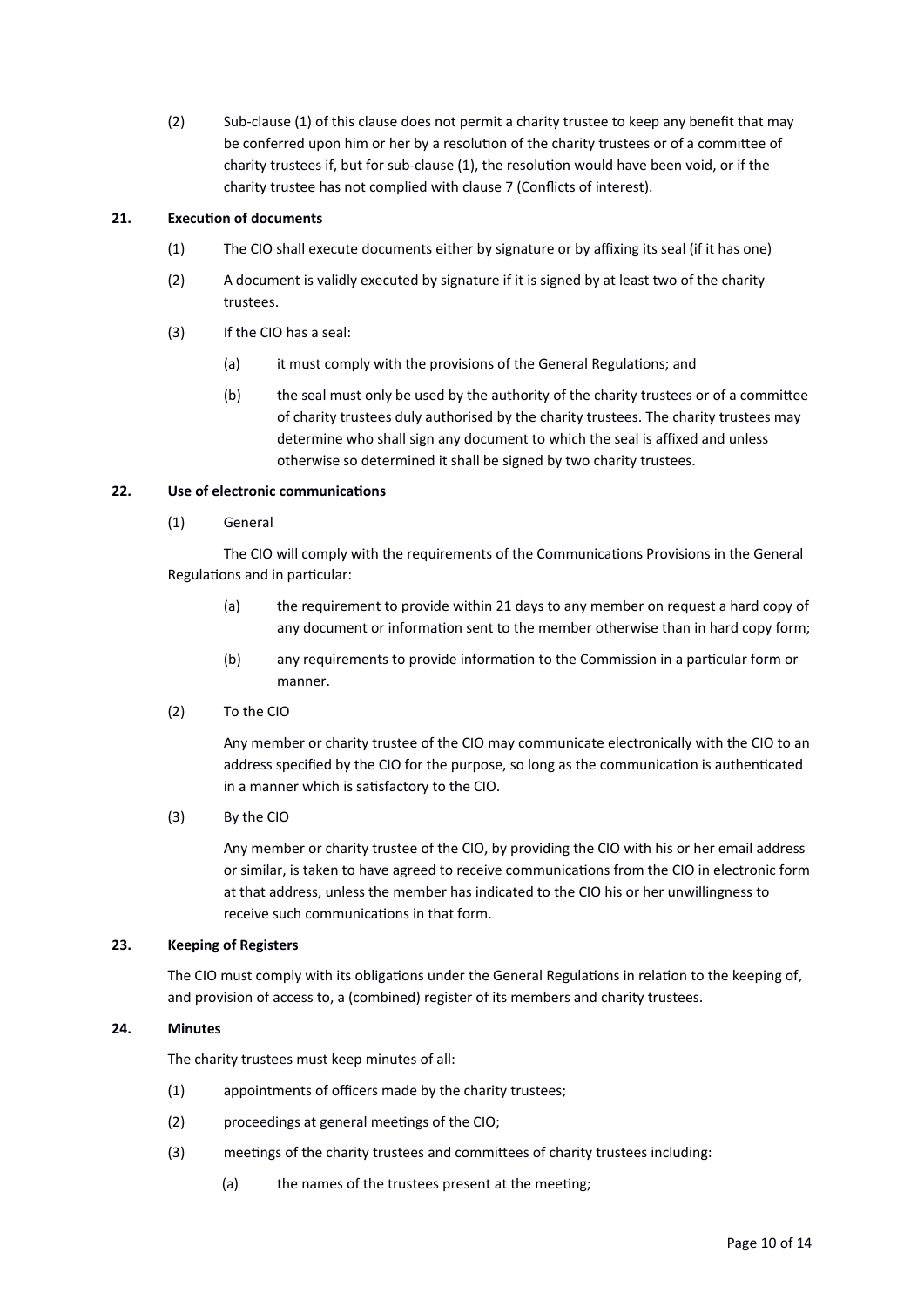- (b) the decisions made at the meetings; and
- (c) where appropriate the reasons for the decisions;
- (4) decisions made by the charity trustees otherwise than in meetngs.

## 25. Accounting records, accounts, annual reports and returns, register maintenance

- (1) The charity trustees must comply with the requirements of the Charities Act 2011 with regard to the keeping of accounting records, to the preparation and scrutiny of statements of account, and to the preparation of annual reports and returns. The statements of account, reports and returns must be sent to the Charity Commission, regardless of the income of the CIO, within 10 months of the fnancial year end.
- (2) The charity trustees must comply with their obligaton to inform the Commission within 28 days of any change in the particulars of the CIO entered on the Central Register of Charities..

### **26. Rules**

The charity trustees may from time to time make such reasonable and proper rules or byelaws as they may deem necessary or expedient for the proper conduct and management of the CIO, but such rules or bye laws must not be inconsistent with any provision of this consttuton. Copies of any such rules or bye laws currently in force must be made available to any member of the CIO on request.

### **27. Dispautes**

If a dispute arises between members of the CIO about the validity or propriety of anything done by the members under this constitution, and the dispute cannot be resolved by agreement, the parties to the dispute must first try in good faith to settle the dispute by mediation before resorting to litigation.

### **28.** Amendment of constitution

As provided by sections 224-227 of the Charities Act 2011:

- (1) This consttuton can only be amended:
	- (a) by resolution agreed in writing by all members of the CIO; or
	- (b) by a resolution passed by a 75% majority of those voting at a general meeting of the members of the CIO called in accordance with clause 19 (General meetngs of members).
- (2) Any alteration of clause 3 (Objects), clause 29 (Voluntary winding up or dissolution), this clause, or of any provision where the alteration would provide authorisation for any benefit to be obtained by charity trustees or members of the CIO or persons connected with them, requires the prior writen consent of the Charity Commission.
- (3) No amendment that is inconsistent with the provisions of the Charities Act 2011 or the General Regulations shall be valid.
- (4) A copy of every resolution amending the constitution, together with a copy of the CIO's consttuton as amended must be sent to the Commission by the end of the period of 15 days beginning with the date of passing of the resoluton, and the amendment does not take effect until it has been recorded in the Register of Charities.

## **29.** Voluntary winding up or dissolution

(1) As provided by the Dissolution Regulations, the CIO may be dissolved by resolution of its members. Any decision by the members to wind up or dissolve the CIO can only be made: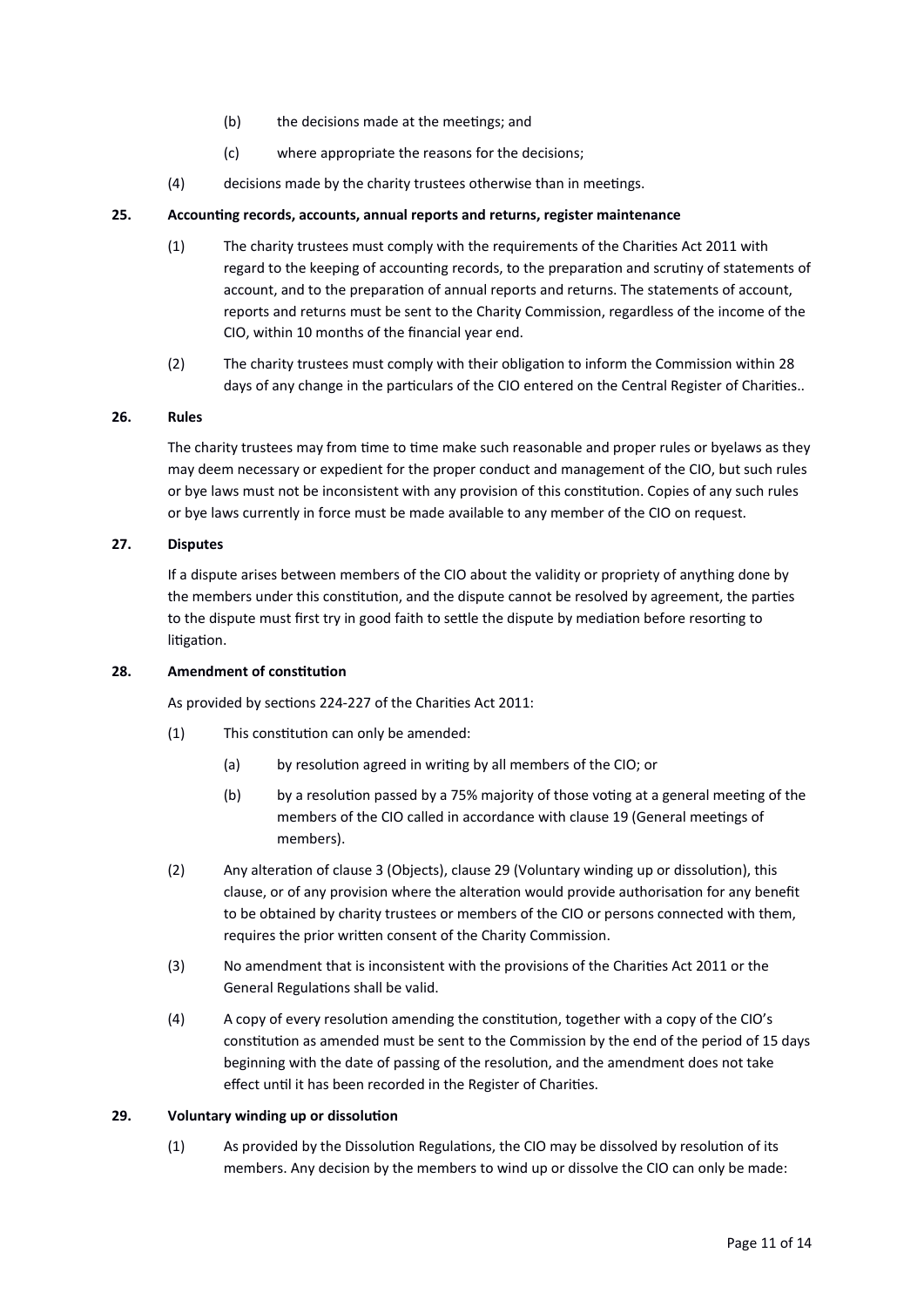- (a) at a general meetng of the members of the CIO called in accordance with clause 19 (General meetings of members), of which not less than 14 days' notice has been given to those eligible to attend and vote:
	- (i) by a resolution passed by a 75% majority of those voting, or
	- (ii) by a resolution passed by decision taken without a vote and without any expression of dissent in response to the queston put to the general meeting; or
- (b) by a resolution agreed in writing by all members of the CIO.
- (2) Subject to the payment of all the CIO's debts:
	- (a) Any resolution for the winding up of the CIO, or for the dissolution of the CIO without winding up, may contain a provision directing how any remaining assets of the CIO shall be applied. In particular, the trustees will give consideration to provisions regarding the transfer of assets to the Parochial Church Council of the Round Church of the Holy Sepulchre.
	- (b) If the resolution does not contain such a provision, the charity trustees must decide how any remaining assets of the CIO shall be applied.
	- (c) In either case the remaining assets must be applied for charitable purposes the same as or similar to those of the CIO.
- (3) The CIO must observe the requirements of the Dissoluton Regulatons in applying to the Commission for the CIO to be removed from the Register of Charites, and in partcular:
	- (a) the charity trustees must send with their application to the Commission:
		- (i) a copy of the resolution passed by the members of the CIO;
		- (ii) a declaraton by the charity trustees that any debts and other liabilites of the CIO have been settled or otherwise provided for in full; and
		- (iii) a statement by the charity trustees setting out the way in which any property of the CIO has been or is to be applied prior to its dissoluton in accordance with this constitution;
	- (b) the charity trustees must ensure that a copy of the applicaton is sent within seven days to every member and employee of the CIO, and to any charity trustee of the CIO who was not privy to the application.
- (4) If the CIO is to be wound up or dissolved in any other circumstances, the provisions of the Dissolution Regulations must be followed.

## **30.** Interpretation

In this constitution:

"*connected person*" means:

- (1) a child, parent, grandchild, grandparent, brother or sister of the charity trustee;
- (2) the spouse or civil partner of the charity trustee or of any person falling within sub-clause (a) above;
- (3) a person carrying on business in partnership with the charity trustee or with any person falling within sub- clause (a) or (b) above;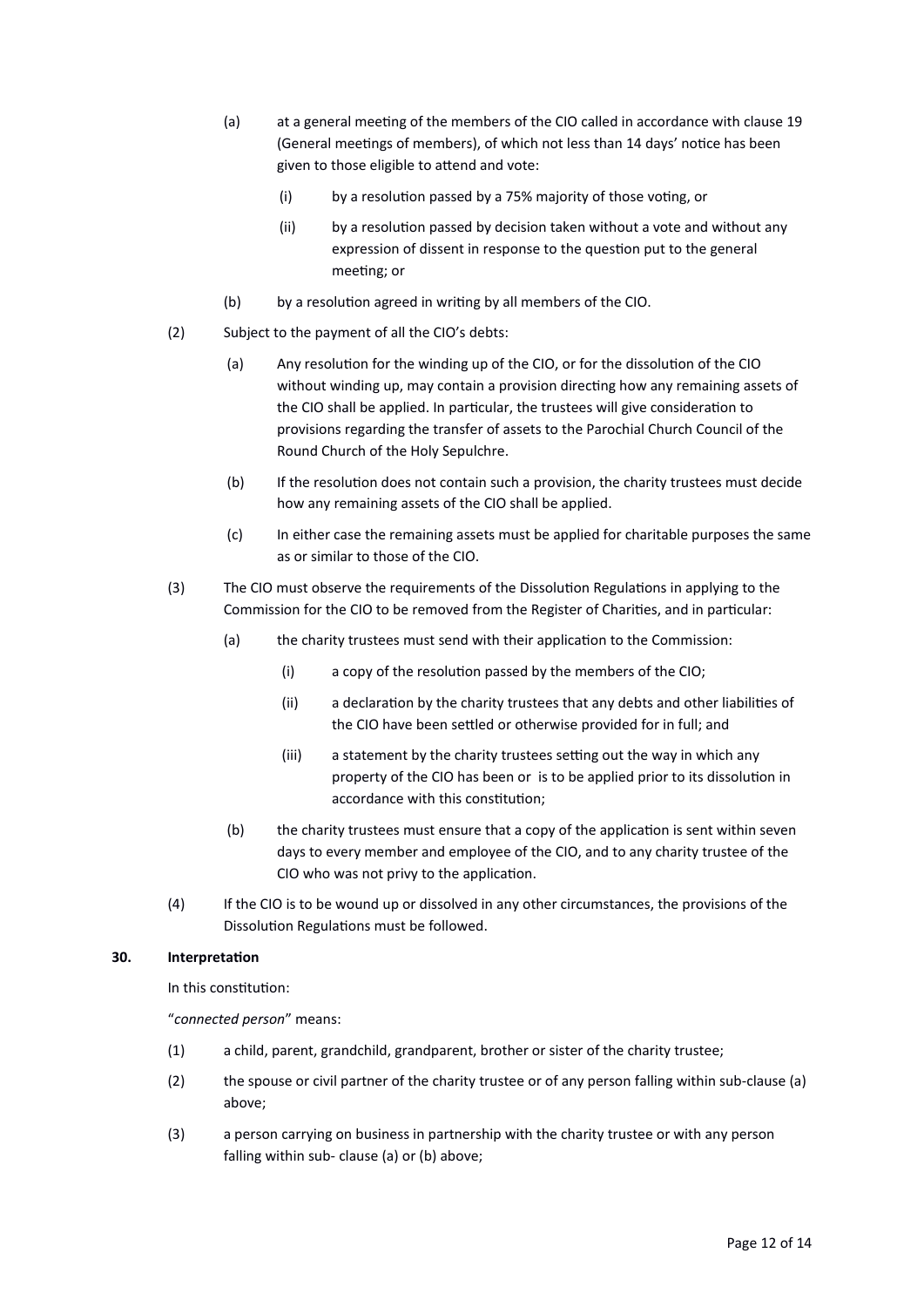- $(4)$  an institution which is controlled
	- (a) by the charity trustee or any connected person falling within sub-clause (a), (b), or (c) above; or
	- (b) by two or more persons falling within sub-clause (d)(i), when taken together
- (5) a body corporate in which
	- (a) the charity trustee or any connected person falling within sub-clauses (a) to (c) has a substantial interest; or
	- (b) two or more persons falling within sub-clause (e)(i) who, when taken together, have a substantial interest.

Section 118 of the Charities Act 2011 apply for the purposes of interpreting the terms used in this constitution.

"*General Regulations*" means the Charitable Incorporated Organisatons (General) Regulatons 2012.

"*Dissolution Regulations*" means the Charitable Incorporated Organisatons (Insolvency and Dissolution) Regulations 2012.

The "*Communications Provisions*" means the Communicatons Provisions in Part 10, Chapter 4 of the General Regulations.

"*charity trustee*" means a charity trustee of the CIO.

A "poll" means a counted vote or ballot, usually (but not necessarily) in writing.

The "*leader of Christ Church Huntingdon***"** means the person designated as such by the Bishop of Ely or the Archdeacon of Huntingdon and Wisbech in a Bishop's Mission Order for the time being in place.

3 June 2018